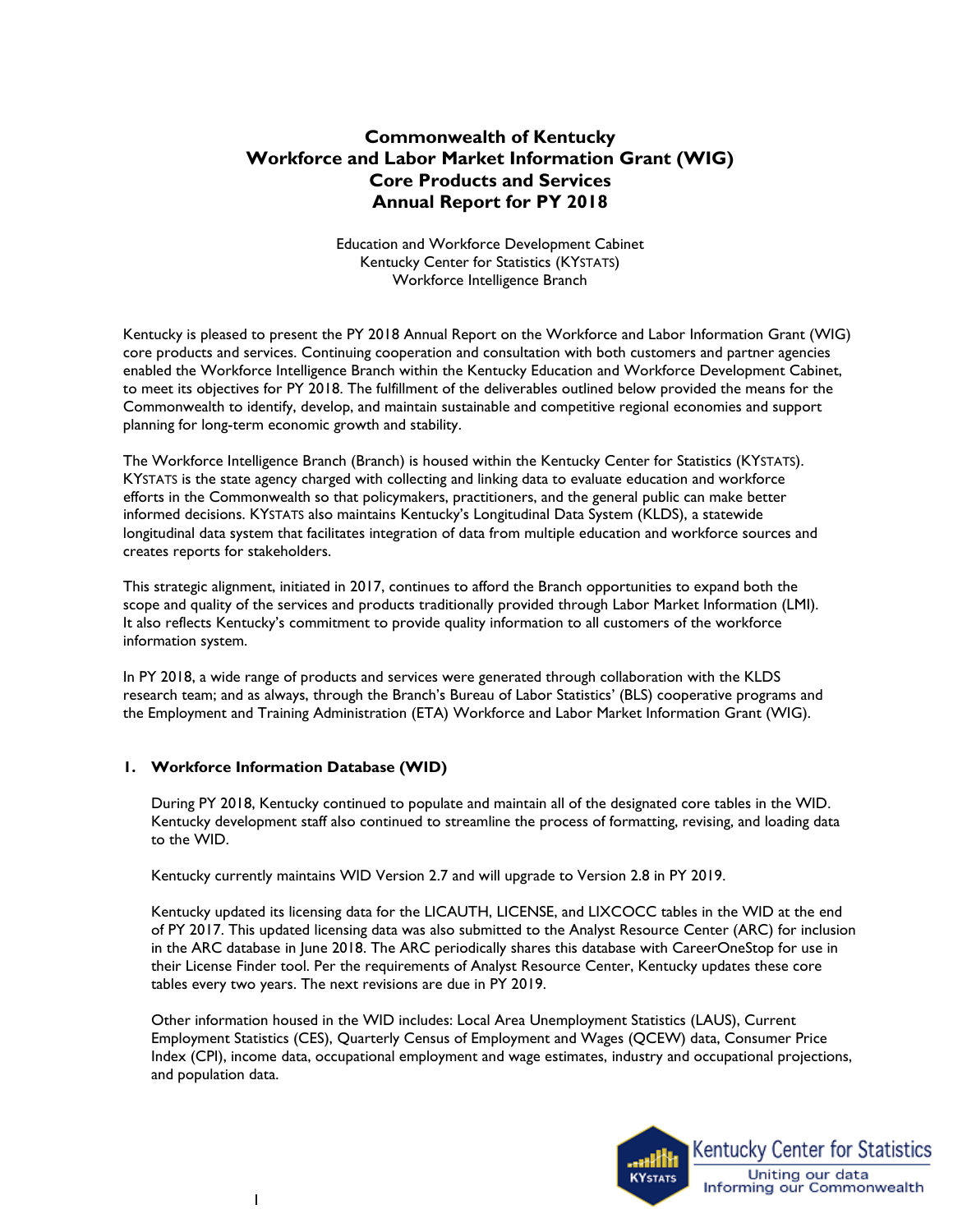Another key component in the WID is the Infogroup Employer Database. During PY 2018, Kentucky incorporated the 2019 Second Edition of the database into the WID. Kentucky also updated the Find Employers Dashboard to allow users to access the most recent version of the Employer Database. The dashboard, developed in Tableau, is accessible at <u>https://kystats.ky.gov/KYLMI</u> and allows users to search for employers by industry, keyword, county, size range, and other select criteria. The layout for this dashboard was also refined in PY 2018 to improve user functionality.

| <b>Task</b>                                                                                                                                | Task Focus            | Milestone Date | <b>Principal Customers</b>                                                                                                                                                | Status  |
|--------------------------------------------------------------------------------------------------------------------------------------------|-----------------------|----------------|---------------------------------------------------------------------------------------------------------------------------------------------------------------------------|---------|
| Perform routine updates of<br>designated core tables, including<br>current cycle projections data                                          | Data update           | Ongoing        | Local Workforce Area<br>boards, employers,<br>educators, students, career<br>counselors, economic<br>developers, policymakers,<br>job seekers, and<br>government agencies | Ongoing |
| Incorporate InfoGroup Employer<br>Database (EMPDB) updates into<br>the WID semi-annually                                                   | Data update           | As available   | Same as above                                                                                                                                                             | Ongoing |
| Maintain and update Find<br>Employers search module<br><b>KYLMI</b> webpage on KYSTATS<br>website                                          | Data update           | June 2019      | Same as above                                                                                                                                                             | Ongoing |
| Streamline processing of data uploads Capacity<br>and revisions/updates, and expand<br>staff training on WID requirements<br>and processes | building/<br>Training | Ongoing        | <b>LMI Staff</b>                                                                                                                                                          | Ongoing |

### **2. Industry and occupational employment projections**

In PY 2017, Kentucky developed and submitted to the Projections Management Partnership (PMP) statewide, long-term projections using 2016 as a base year, and implementing the BLS Separations Methodology for the 2016-2026 estimates.

 recently updated Local Employment and Wage Information System (LEWIS), to allow for greater projections were submitted to the PMP in August 2018, and incorporated into the Kentucky Occupational In early PY 2018, Kentucky re-ran these projections using revised staffing patterns generated from the publication detail and decreased suppression of occupations. This second set of statewide, long-term Outlook to 2026, which was published in September 2018. The publication is located at [https://kystats.ky.gov/Content/Reports/2016-2026%20KY%20Occupational%20Outlook.pdf.](https://kystats.ky.gov/Content/Reports/2016-2026%20KY%20Occupational%20Outlook.pdf)

 projections for 2018-2020 using 2018 as a base year. These short-term projections were submitted to the PMP in March 2019 and incorporated into Kentucky's WID. In PY 2018, Kentucky also updated the industry employment time series to include 2017 employment data. This updated time series was used to develop statewide, short-term (two year) industry and occupational

In PY 2018, Kentucky also began development of sub-state, long-term industry and occupational projections for the period of 2016-2026 for each of the state's Local Workforce Areas (LWA).

 To improve the quality of these sub-state projections, Kentucky consulted with partner agencies, including professionals, each with specific knowledge of local, contemporary events (including new business state and local economic development offices, local chambers of commerce, and LWAs, to solicit feedback on preliminary, unpublished industry projections. Kentucky also developed an in-house Tableau dashboard, which was shared with these internal partners, to facilitate review. The insight provided by workforce

•

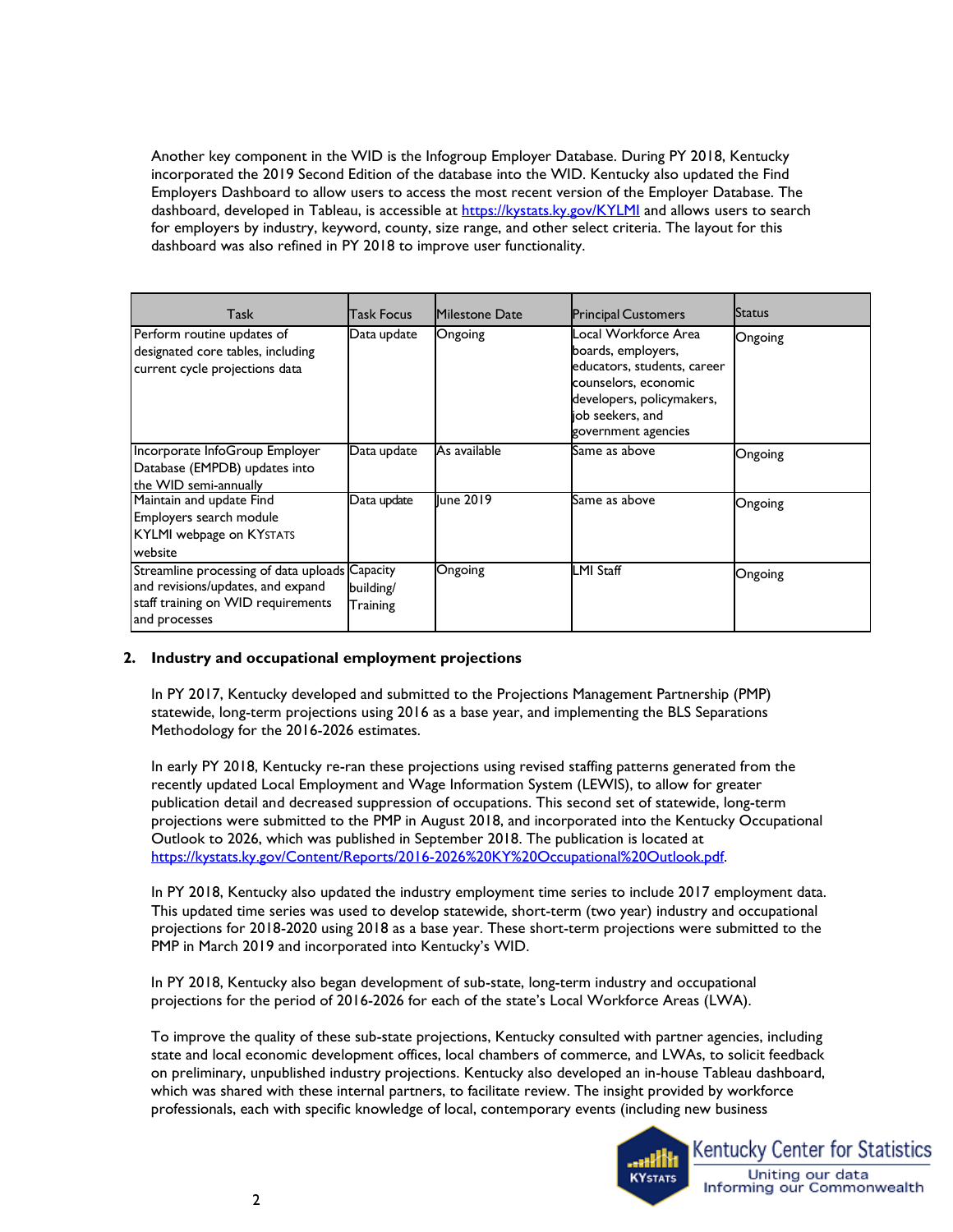locations, groundbreakings, and closings) allowed Kentucky to incorporate an additional, meaningful layer to the review process, and enhance not only the final industry-level projections, but also the subsequent occupational projections.

The resulting long-term occupational projections were also Kentucky's first sub-state level estimates to implement the BLS Separation Methodology.

Finalized sub-state, long-term occupational and industry projections (2016-2026) were submitted to the PMP at the beginning of PY 2019 and incorporated into the WID in July 2019.

 well as educational attainment and wage data. The dashboard was developed PY 2018, and launched in July Dashboard is located at https://kystats.ky.gov/Reports/Tableau/OOD\_2019. Finalized occupational projections were also made available on the KYSTATS website utilizing a new, interactive version of the Occupational Outlook. This dynamic, Tableau-based report, which replaced the traditional Outlook publication, incorporated both state and sub-state level projections for 2016-2026, as 2019 to coincide with the release of the LWA occupational projections. The Occupational Outlook

 Report (KFSR), Kentucky's first labor supply/demand report. The updated KFSR is located at Finally, in PY 2018, Kentucky LMI staff collaborated with the KYSTATS research team to update the fiveyear occupational projections (at both the state and sub-state level) utilized in the Kentucky Future Skills [https://kystats.ky.gov/Latest/KFSR.](https://kystats.ky.gov/Latest/KFSR)

 means, including outreach to other states to investigate alternate methodologies. Kentucky also In addition, the Branch continued to explore options to produce five-year projections through other participated in the breakout session on five-year projections during the PMP conference in October 2018.

| Task                                                                                                                                                  | <b>Task Focus</b>            | Milestone Date | <b>Principal Customers</b>                                                                                                                                                | <b>Status</b> |
|-------------------------------------------------------------------------------------------------------------------------------------------------------|------------------------------|----------------|---------------------------------------------------------------------------------------------------------------------------------------------------------------------------|---------------|
| Perform state comparison and<br>publish statewide, long-term<br>projections to the PMP                                                                | Data Update                  | July 2018      | ocal Workforce Area.<br>boards, employers,<br>educators, students, career<br>counselors, economic<br>developers, policymakers,<br>job seekers, and government<br>agencies | Completed     |
| Generate second set of statewide,<br>long-term projections (2016-<br>2026) utilizing updated staffing<br>patterns from LEWIS and submit<br>to the PMP | Data Quality/<br>Data Update | August 2018    | Same as above                                                                                                                                                             | Completed     |
| Utilize second set of statewide,<br>long-term projections to produce<br>the Kentucky Occupational<br>Outlooks to 2026 publication                     | Data Delivery                | September 2018 | Same as above                                                                                                                                                             | Completed     |
| Update NAICS time-series to include<br>2017 employment data                                                                                           | Data Update                  | December 2018  | Same as above                                                                                                                                                             | Completed     |
| Develop statewide, short-term<br>projections (2018-2020) using<br>2018 as a base year and submit to<br>the PMP                                        | Data Update                  | March 2019     | Same as above                                                                                                                                                             | Completed     |

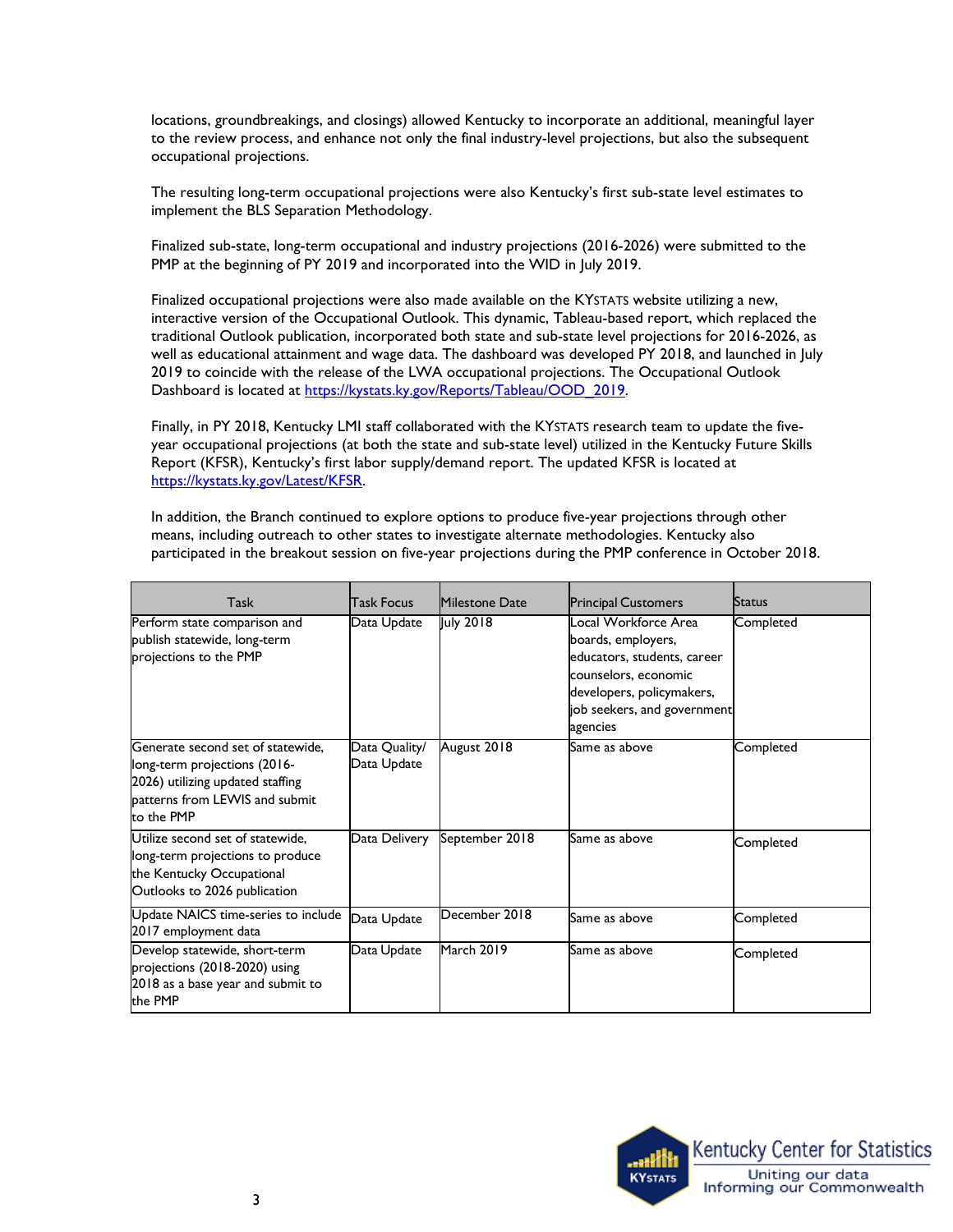| Task                                                                                                                                                                                                                                                                                                    | Task Focus                                                           | <b>Milestone Date</b>                               | <b>Principal Customers</b> | <b>Status</b>                                               |
|---------------------------------------------------------------------------------------------------------------------------------------------------------------------------------------------------------------------------------------------------------------------------------------------------------|----------------------------------------------------------------------|-----------------------------------------------------|----------------------------|-------------------------------------------------------------|
| Develop preliminary, sub-state,<br>industry projections review<br>partnership, including<br>development of internal industry<br>projections review dashboard, and<br>consult with local workforce<br>professionals to capture current<br>regional events not depicted in<br>historical time series data | Data Quality                                                         | May 2019                                            | Same as above              | Completed                                                   |
| Develop sub-state, long-term<br>occupational and industry<br>projection using Projections Suite<br>and implementing the BLS<br>Separations methodology, and<br>submit estimates to the PMP                                                                                                              | Data Update                                                          | July 2019                                           | Same as above              | Completed -<br>Developed June 2019,<br>Finalized July 2019. |
| Develop and launch interactive,<br>Tableau-based Occupational<br>Outlook Dashboard                                                                                                                                                                                                                      | Product<br>Development/<br>Dynamic LMI<br>Report and<br>Publications | July 2019                                           | Same as above              | Completed -<br>Developed June 2019,<br>Launched July 2019.  |
| Populate WID with current cycle<br>projections data                                                                                                                                                                                                                                                     | Data Delivery                                                        | As new projections<br>estimates become<br>available | Same as above              | Completed                                                   |
| Explore options for producing five-<br>year projections at the state and sub-<br>state levels                                                                                                                                                                                                           | Product<br>Development                                               | Ongoing                                             | <b>LMI Staff</b>           | Ongoing                                                     |

### **3. Annual economic analysis and other reports**

 In accordance with the requirements of Training and Employment Guidance Letter (TEGL) No. 20-17, the Branch prepared a comprehensive statewide economic analysis for PY 2018 to support the planning and decision-making efforts of Kentucky's policymakers, as well as the state and local workforce development boards. This report provides a detailed analysis of Kentucky's economy and workforce at both the statewide and regional (LWA) level. Included in the analysis is an in-depth review of Kentucky's Gross Domestic Product (GDP), personal income, population, demographics, educational attainment, civilian labor force (including participation rates, employment, and unemployment), unemployment insurance claims, occupational and industry employment and wages, and projections. The statewide economic analysis for PY 2018 was submitted to the ETA regional office.

Kentucky also provided recurring analysis in the form of its monthly LMI newsletter, the *Kentucky Labor Force Update*. In addition to highlighting recent LMI data releases, each issue of the *Kentucky Labor Force Update*, examines a different workforce or labor market topic. Subjects explored in PY 2018 include:

- Recession and Recovery in Kentucky by Area and Industry
- Statewide Occupational Projections and Implementation of the BLS Separations Methodology
- **The Correlation Between Unemployment and Wage Rates**
- Small Business Employment in Kentucky
- **Overview of LMI Programs and Estimates**
- Kentucky Business Employment Dynamics
- **The Aging Workforce in Kentucky**
- Geographical Distribution of Employment in Kentucky Urban, Semi-Urban, and Rural Areas
- Non-Profit Employment Trends in Kentucky
- Kentucky Commuting Patterns

 Past and current issues of the *Kentucky Labor Force Update* are available on the KYSTATS website at [https://kystats.ky.gov/Reports/ShowReports?ReportId=WP-LF\\_2018&publishDate=20190923.](https://kystats.ky.gov/Reports/ShowReports?ReportId=WP-LF_2018&publishDate=20190923) 

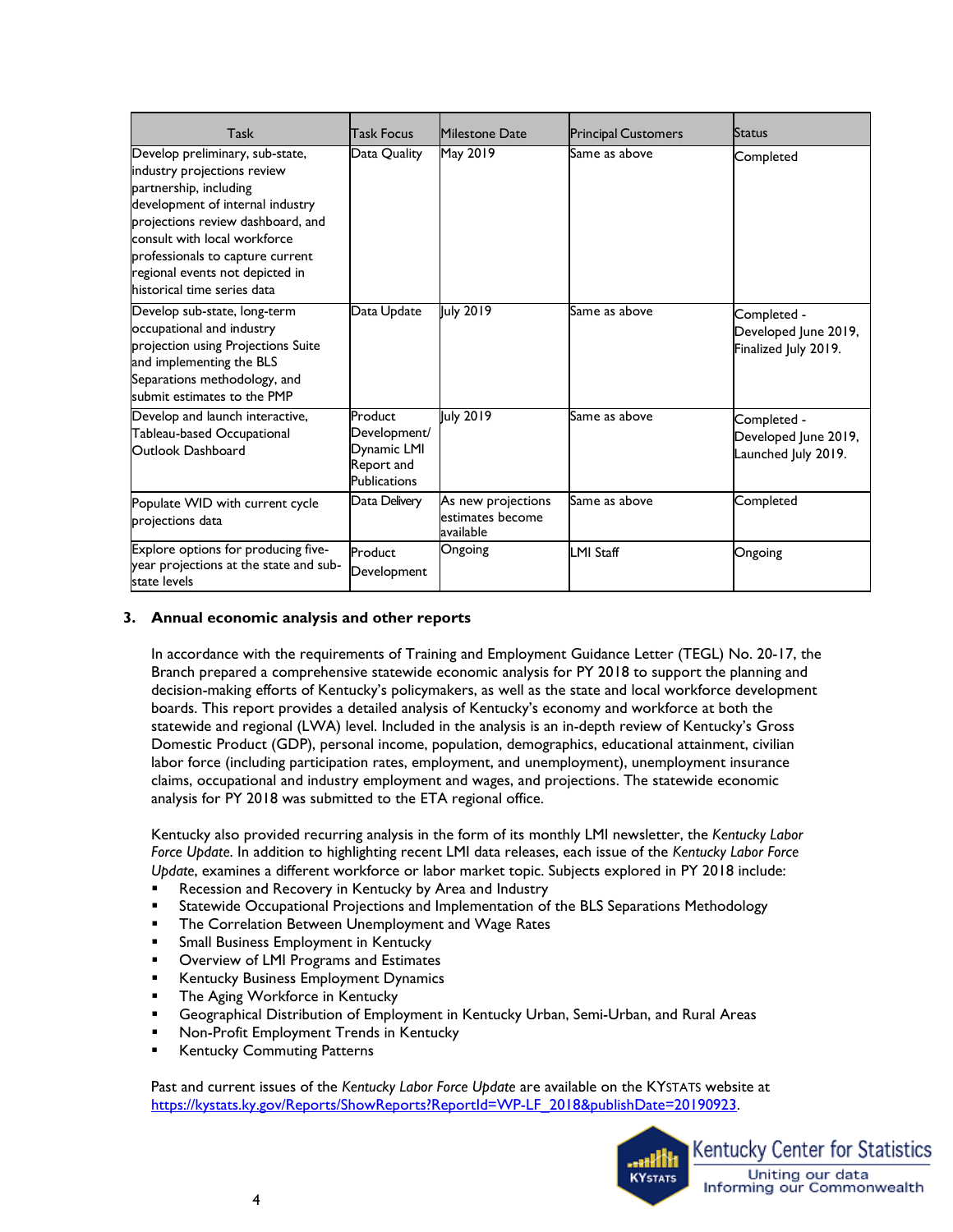(2018-2022), and is available at https://kystats.ky.gov/Latest/KFSR. Another key piece of analysis was made available to customers through the KFSR. The KFSR is an online, interactive report utilizing historic workforce supply, current employment outcomes, and future workforce demand to assist policymakers, practitioners, and the public in making education and workforce decisions. The KFSR was updated in PY 2018 with the most current supply, outcomes, and future demand data

 Industry Profiler utilizes monthly, quarterly, and annual employment and wage data to provide detailed, Analysis was also provided to customers via the interactive Kentucky Industry Profiler. The Kentucky industry-level information by geographical area. This dynamic dashboard allows users to view current industry data, analyze historical trends over time, and make comparisons across broad and detailed industry groups, geographies, and ownerships. The Industry Profiler was last updated in June 2018 and is available at [https://kystats.ky.gov/Reports/Tableau/Industry\\_Profiler\\_2018.](https://kystats.ky.gov/Reports/Tableau/Industry_Profiler_2018) 

 Kentucky also prepared detailed analysis for the U.S. Department of Labor in accordance with the local industry to evaluate potential impacts to competitors. This analysis was submitted to the U.S. provisions of the Consolidated Farm and Rural Development Act, Employment and Training Administration regulations, and the procedures described in the Employment Service Program Letter 9-91 for the Rural Industrialization Loan and Grant Program. The Branch provided detailed labor market, workforce, and economic information, and assessment related to an application for a rural loan on related Department of Labor in May 2019, and also provided to the ETA Regional Office in Atlanta.

| Task                                                                                                                                                                                | Task Focus                                              | <b>Milestone Date</b> | <b>Principal Customers</b>                                                                                                                                                | <b>Status</b>                                     |
|-------------------------------------------------------------------------------------------------------------------------------------------------------------------------------------|---------------------------------------------------------|-----------------------|---------------------------------------------------------------------------------------------------------------------------------------------------------------------------|---------------------------------------------------|
| Prepare and submit to ETA a<br>detailed, statewide economic<br>analysis for the program year                                                                                        | Economic<br>Analysis                                    | October 1, 2019       | Local Workforce Area<br>boards, employers,<br>educators, students, career<br>counselors, economic<br>developers, policymakers,<br>job seekers, and government<br>agencies | Completed                                         |
| Develop new, recurring analyses<br>for incorporation into the<br>monthly LMI newsletter (Kentucky<br>Labor Force Update)                                                            | Economic<br>Analysis/<br>Product<br>Development         | Monthly               | Same as above                                                                                                                                                             | Ongoing                                           |
| Maintain and publish the Kentucky<br>Future Skills Report (KFSR) online                                                                                                             | Information<br>Delivery                                 | Ongoing               | Same as above                                                                                                                                                             | <b>Updated KFSR</b><br>published February<br>2019 |
| Maintain and publish the Kentucky<br>Industry Profiler Report online                                                                                                                | Information<br>Delivery                                 | Ongoing               | Same as above                                                                                                                                                             | Last update June 2019                             |
| Provide analysis and detailed labor<br>market, workforce, and economic<br>information for the U.S. Department<br>of Labor for the Rural Industrialization<br>Loan and Grant Program | Economic<br>Analysis/<br>Information<br><b>Delivery</b> | May 2019              | Same as above                                                                                                                                                             | Completed                                         |

### **4. Customer Consultations**

 The Branch continued consultation with state and local WIOA professionals and board members regarding workforce information issues; and conferred with various national, state, and local agencies and other organizations involved in policy making regarding current and projected workforce information needs. Regular exchanges of ideas between users and suppliers of workforce information occurred through numerous meetings, demonstrations, focus groups, and conferences.

 The broad scope of existing partnerships KYSTATS has within the education and workforce community, including local chambers of commerce, state K-12 and postsecondary education organizations, and others,

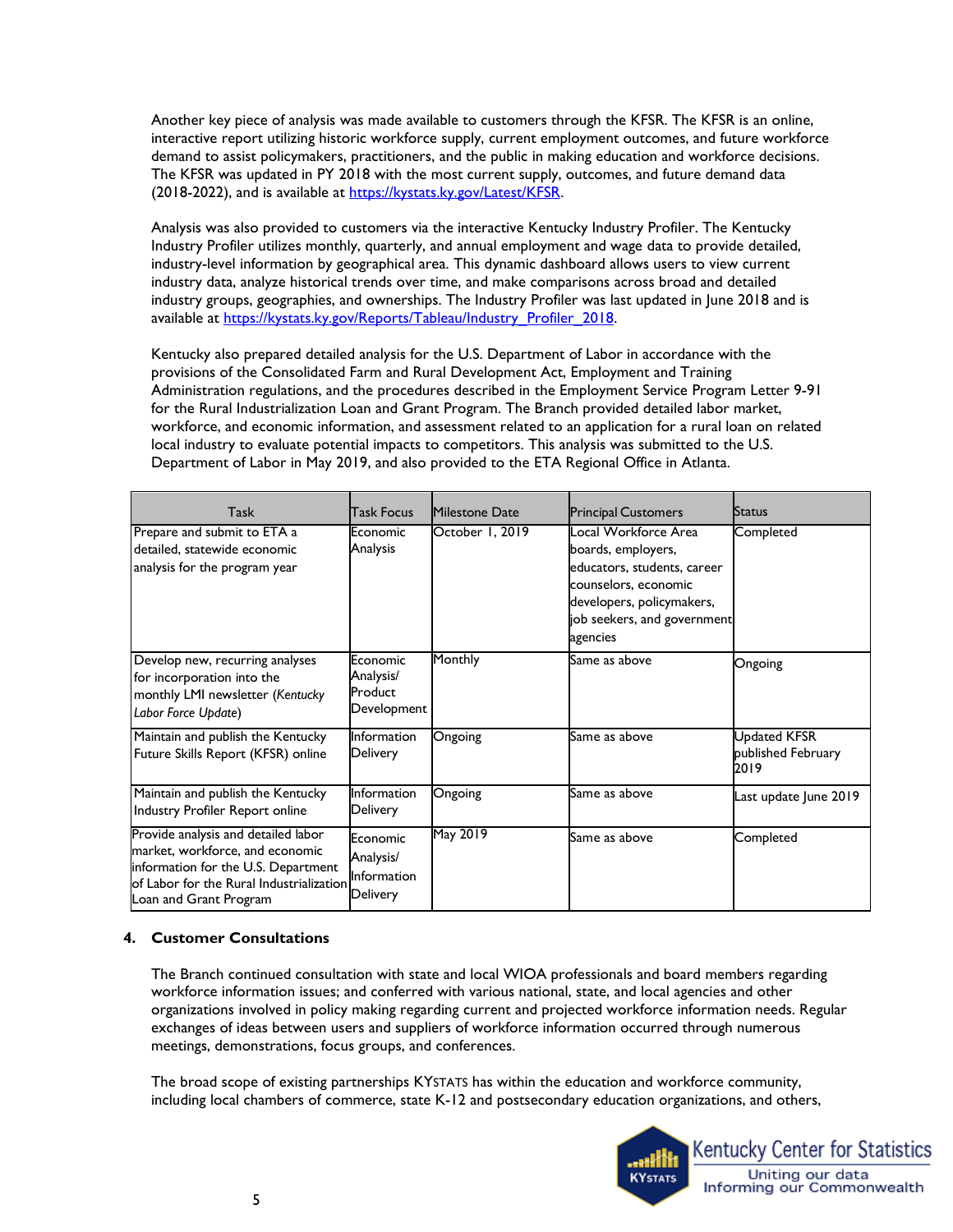the Branch in PY 2018. has allowed the Workforce Intelligence Branch to build upon current relationships and cultivate new ones, increasing the interaction between LMI and its key customer groups. This communication and feedback from the customer groups was the driving force behind the economic analysis and products produced by

the Branch in PY 2018.<br>To increase visibility, in PY 2018 Kentucky actively marketed its products to LWAs and other user groups. regional workshops, and provided training on the products and services available from LMI. In late PY 2018, the data available through the state LMI shop. The video is slated for publication in October 2019. Working in collaboration with KYSTATS communications staff, Kentucky issued press releases, conducted Kentucky also began production of an LMI overview video to appear on the website to educate visitors about

 customer requests for information, Kentucky maintained a "product push" to routinely deliver new products Kentucky was proactive in its exchanges with LWAs and other customer groups. Rather than waiting for to customers as they became available. This "product push" is designed not only to provide customers with much needed information, but also to inform them of the wide range of data and analyses available from the LMI shop.

 improvement of products and services. Throughout PY 2018 a concerted effort was made to obtain customer input on new product design, as well as feedback on existing products. Through meetings, presentations, The Branch also recognizes the importance of assessing customer satisfaction and the role it plays in the conferences, focus groups, and individual consultations, Kentucky solicited feedback to improve the products and services offered to users of labor market information.

| Task                                                                                                                                                                | <b>Task Focus</b>                                   | <b>Milestone Date</b> | <b>Principal Customers</b>                                                                                                                                                | <b>Status</b> |
|---------------------------------------------------------------------------------------------------------------------------------------------------------------------|-----------------------------------------------------|-----------------------|---------------------------------------------------------------------------------------------------------------------------------------------------------------------------|---------------|
| Promote the exchange of ideas<br>between users and suppliers of<br>workforce data through meetings,<br>demonstrations, focus groups and<br>conferences              | Outreach                                            | Ongoing               | Local Workforce Area<br>boards, employers,<br>educators, students, career<br>counselors, economic<br>developers, policymakers,<br>job seekers, and<br>government agencies | Ongoing       |
| Continue consultation with Local<br>Workforce Areas through meetings,<br>focus groups, and other methods to<br>determine customer needs                             | Outreach/<br>Product<br>Development                 | Ongoing               | Same as above                                                                                                                                                             | Ongoing       |
| Increase and cultivate relationships<br>with the education community to<br>identify areas needing analysis                                                          | Outreach/<br>Product<br>Development                 | Ongoing               | Same as above                                                                                                                                                             | Ongoing       |
| Increase visibility of LMI, and the<br>LMI customer base, through<br>marketing of LMI products and<br>services, including development of<br>LMI explainer web-video | Marketing                                           | Ongoing               | Same as above                                                                                                                                                             | Ongoing       |
| Maintain product push to<br>provide customers with LMI<br>products and services as they<br>become available; and to garner<br>feedback on those products            | Outreach/<br>Customer<br>Satisfaction<br>Assessment | Ongoing               | Same as above                                                                                                                                                             | Ongoing       |
| Improve existing analyses,<br>reports, and tools based on<br>customer feedback                                                                                      | Product<br>Enhancement                              | Ongoing               | Same as above                                                                                                                                                             | Ongoing       |

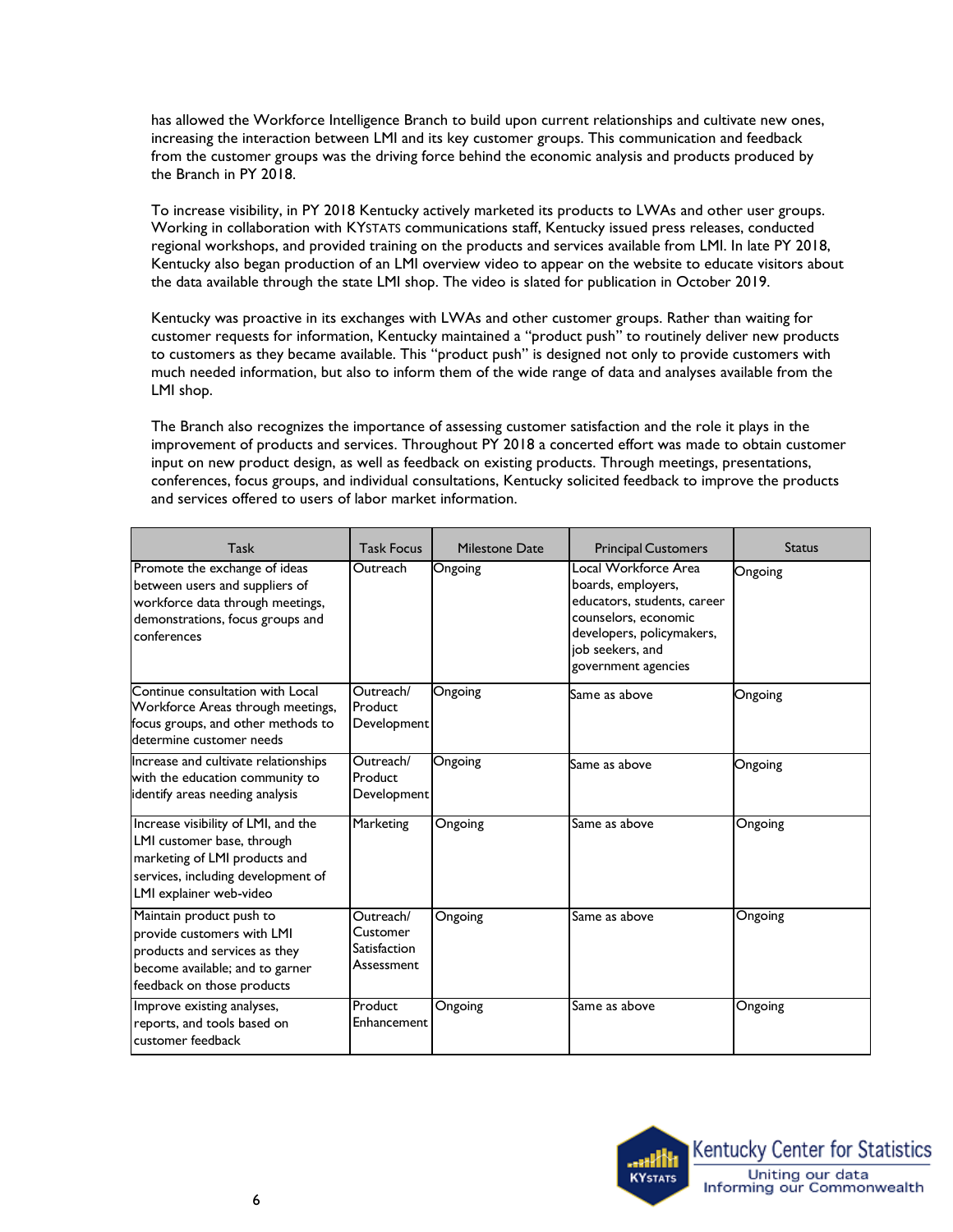#### **5. Activities undertaken to meet customer needs**

 Throughout the program year, Kentucky routinely provided analysis of local economic conditions, including local area occupational projections, industry, occupation, employment, unemployment, and wage data, as requested by WIOA professionals and other customers, including state and local economic development agencies, schools, and chambers of commerce.

 Kentucky prepared special state, local, and regional studies to provide information to communities undergoing economic transition, those implementing state and sub-state workforce development initiatives, or experiencing major layoffs or disasters, and to support implementation, and reporting on, the Workforce Innovation and Opportunity Act (WIOA). In PY 2018, the Branch received numerous requests for information. In response, Kentucky utilized existing products and programs, and sought other avenues and sources of data in an effort to provide the best information to meet the needs of each customer.

 educators, economic developers, workforce professionals, career center staff, and others, to identify data needs In addition, Kentucky routinely consulted with stakeholders and data users, including state agency partners, and guide the development of recurring publications that will be of benefit to a wider-range audience. Customer response has been overwhelmingly positive regarding this emphasis on user-driven product development. This focus will continue in PY 2019.

 In PY 2018 the Branch partnered with the Kentucky Office of Employment and Training (OET) to provide data and support for the annual WIOA formula allotments for the agency. The Branch also routinely provided data elements and analyses used in reporting metrics for the WIOA Combined State Plan.

 Strategic Plan. The Branch is conducting analysis, and also providing data including employment, industry, labor In addition, KYSTATS is serving as a partner in the development of Kentucky's upcoming WIOA Combined State force, demographic, and occupational demand data to assist the Commonwealth in drafting the framework for its updated plan. The work of KYSTATS as part of this multi-agency partnership began in PY 2018 and will continue into the next program year.

In PY 2018, KYSTATS also partnered with the Kentucky Chamber of Commerce to assist with the Talent Pipeline Management (TPM) pilot. The TPM initiative identified and surveyed regional employers to project short-term demand (two-year or less), as well as requisite knowledge (competency) and skills, for particular occupations in select sub-state areas and industries. KYSTATS supported the TPM pilot through assessment of initial needs assessment survey materials; assistance in identifying, standardizing, and classifying occupations; and by providing feedback on survey results and subsequent projections, including a comparison and analysis of TPM projections against the ETA/BLS projections produced by the Branch.

 Commonwealth's workforce partners. The dashboard is updated quarterly and is located at As an established partner with the Kentucky Workforce Investment Board (KWIB), the Office of Employment and Training, and the Education and Workforce Development Cabinet, KYSTATS was charged in PY 2018 with the creation of the Kentucky Workforce Dashboard. The dashboard is an interactive Tableau-based report that provides, in a single location, an overview for each LWA of labor market health, workforce funding distribution, and service outcomes for employers, customers, UI, and Adult Education. The metrics utilized in the dashboard reflect the workforce and technical education priorities of WIOA, the KWIB's strategic plan, and the [https://kystats.ky.gov/Reports/Tableau/KWD\\_2019.](https://kystats.ky.gov/Reports/Tableau/KWD_2019)

 to identify the necessary workforce metrics and desired format for the regional publication. The resulting wages, projections, and occupational wages. WORKR publications were developed for each of Kentucky's ten LWAs and submitted for final stakeholder review in PY 2018. Once finalized, WORKR profiles will be published on the KYSTATS website and updated regularly as new data are released. The Branch also collaborated extensively with the local areas to produce a current, concise, regional analysis of the workforce and labor market conditions for each area. In PY 2018, Kentucky worked with LWA stakeholders product, the Workforce Overview Report for Kentucky Regions (WORKR), incorporates current data and trends in employment, unemployment, UI claims, employment levels and share by industry, average weekly

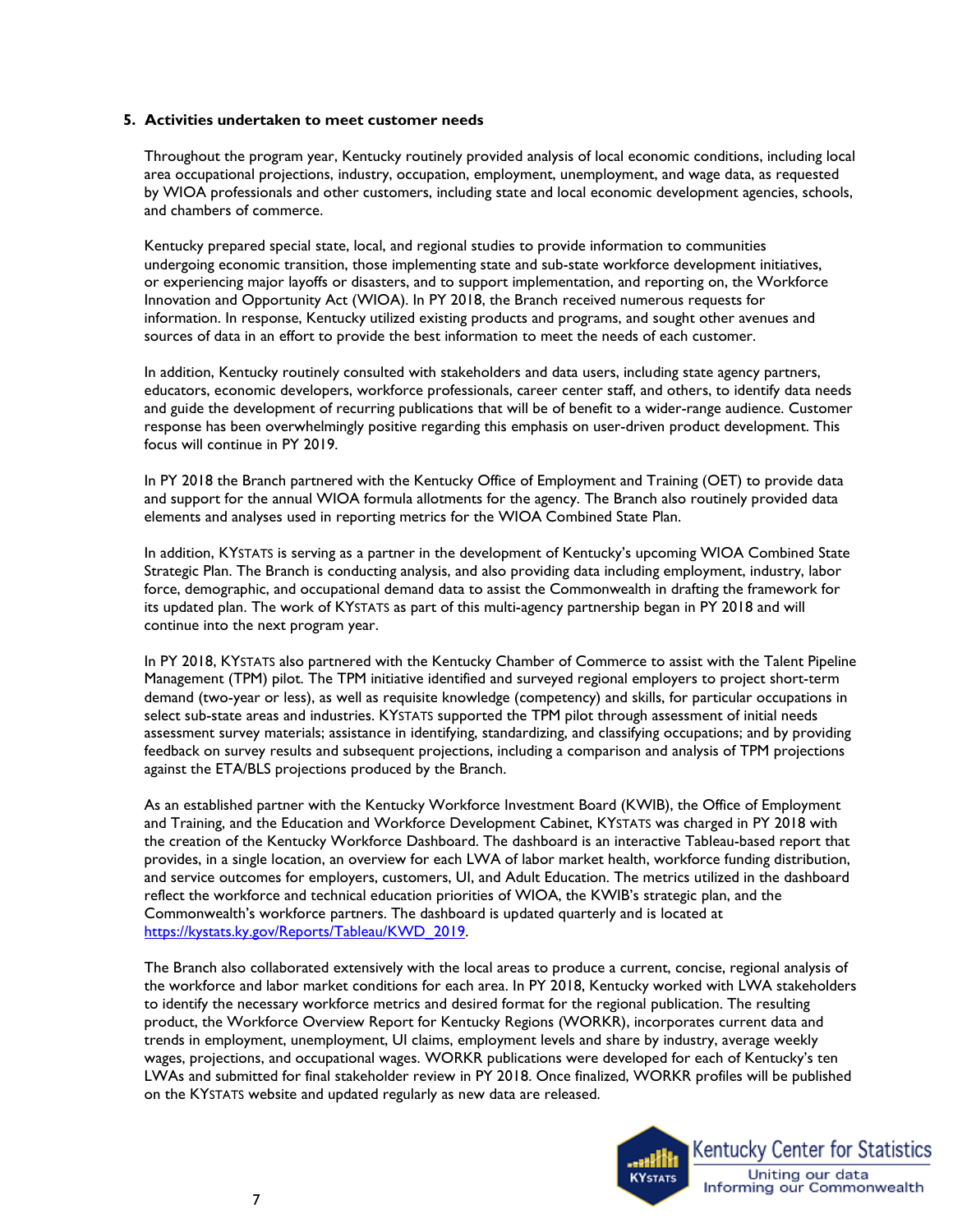| Task                                                                                                                                                       | <b>Task Focus</b>                                  | Milestone Date                    | <b>Principal Customers</b>                                                                                                                                             | <b>Status</b>                      |
|------------------------------------------------------------------------------------------------------------------------------------------------------------|----------------------------------------------------|-----------------------------------|------------------------------------------------------------------------------------------------------------------------------------------------------------------------|------------------------------------|
| Conduct special studies as<br>needed, and respond to<br>customer requests by providing<br>relevant information, data, and<br>analysis                      | Information/<br>Data Delivery/<br>Analysis         | Ongoing                           | Local Workforce Area<br>boards, employers, educators,<br>students, career counselors,<br>economic developers,<br>policymakers, job seekers, and<br>government agencies | Ongoing                            |
| Develop new products, analyses,<br>reports, and tools tailored to<br>customer needs                                                                        | Product<br>Development                             | Ongoing                           | Same as above                                                                                                                                                          | Ongoing                            |
| Support the Talent Pipeline<br>Management (TPM) initiative by<br>providing design assessment,<br>occupational classification, and<br>evaluation of results | Evaluation/<br>Analysis                            | lune 2019                         | Kentucky Chamber of<br>Commerce                                                                                                                                        | Completed                          |
| Support WIOA planning and<br>implementation by providing data for<br>annual funding allotments and for<br><b>WIOA</b> reporting metrics                    | Data delivery                                      | Ongoing                           | Local Workforce Area<br>boards, employers, educators,<br>students, career counselors,<br>economic developers,<br>policymakers, job seekers, and<br>government agencies | Ongoing                            |
| Serve as part of multi-agency<br>partnership in the development<br>of the updated Kentucky WIOA<br>Strategic Plan                                          | Workforce<br>Planning<br>Support/<br>Analysis      | Continue in PY 2019 Same as above |                                                                                                                                                                        | Ongoing                            |
| Collaborate with the<br>Commonwealth's workforce<br>partners and the KWIB to<br>develop a Workforce Dashboard                                              | Product<br>Development/<br>Information<br>Delivery | Ongoing                           | Same as above                                                                                                                                                          | <b>Initial version</b><br>launched |
| Develop and publish printable<br>regional analysis for LWAs<br>incorporating metrics and format<br>requested by local workforce<br>partners (WORKR)        | Product<br>Development                             | December 2019                     | Same as above                                                                                                                                                          | Final stakeholder<br>review        |

### **6. New tools and resources**

needs to be the driving force behind new product development. Many of the new tools and resources produced in PY 2018 were the direct result of the customer consultations and partnerships listed above. KYSTATS continues to foster these relationships, allowing customer

needs to be the driving force behind new product development.<br>Informational products and services are delivered to customers primarily through the KYSTATS website at [https://kystats.ky.gov,](https://kystats.ky.gov/) and are available on both the Reports page and the LMI Report Library. Both the KYLMI page, located at [https://kystats.ky.gov/KYLMI,](https://kystats.ky.gov/KYLMI) and the KYSTATS website utilize Tableau software to provide customers the ability to define and generate reports based on user-selected data and geography. Users can create and view customized reports and maps, download files, and produce printable reports.

 friendly platform. Kentucky met with stakeholders and data users to identify needs and guide the development of this new design, with the overarching goal of creating a more intuitive site for visitors. The resulting website continues to provide users with an array of dynamic reports, data, and analysis, but In PY 2018, KYSTATS overhauled much of its existing website to create a streamlined and more-user allows users to access the information they need with minimal navigation (fewer clicks) and promotes the sharing of interactive tools and reports through truncated web links. In PY 2019, these new design principles will be implemented on the LMI Report Library page to create a seamless interface for users.

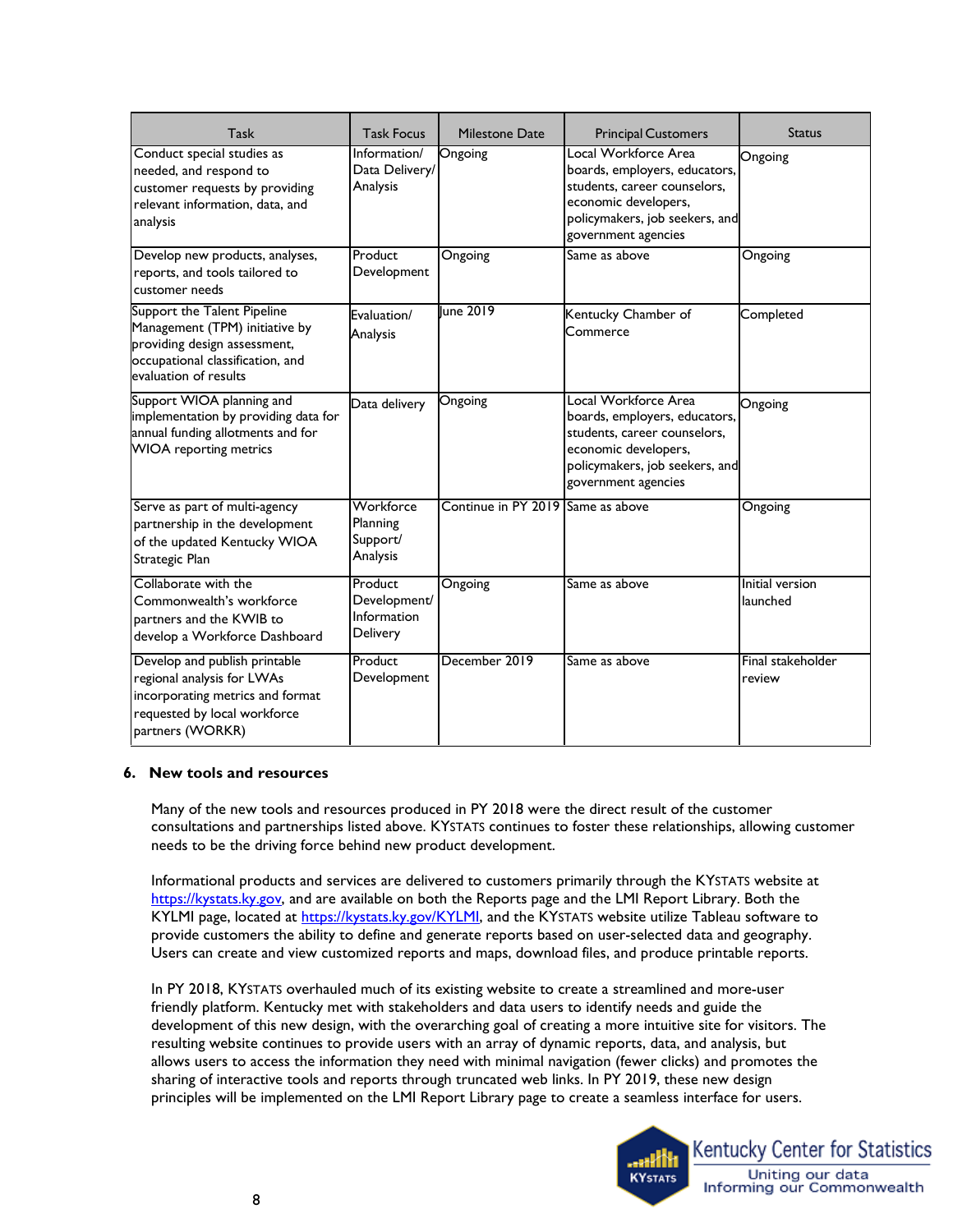The Kentucky Occupational Outlook to 2026, which utilizes the most recent 2016-2026 long-term statewide projections, was published in September 2018 and is available at [https://kystats.ky.gov/Content/Reports/2016-](https://kystats.ky.gov/Content/Reports/2016-2026%20KY%20Occupational%20Outlook.pdf) [2026%20KY%20Occupational%20Outlook.pdf.](https://kystats.ky.gov/Content/Reports/2016-2026%20KY%20Occupational%20Outlook.pdf)

 projections. The Occupational Outlook Dashboard is located at In PY 2018, Kentucky also developed a new, interactive version of the Occupational Outlook to 2026 to replace the traditional publication. The dynamic, new Tableau-based report, incorporates both state and sub-state long term projections for the period of 2016-2026, as well as educational attainment and wage data. The dashboard was launched in July 2019 in conjunction with the release of the LWA occupational [https://kystats.ky.gov/Reports/Tableau/OOD\\_2019.](https://kystats.ky.gov/Reports/Tableau/OOD_2019)

 Also developed in PY 2018, and launched in July 2019, was the KYSTATS Career Explorer. This new tool, which replaces the traditional Career Profiles publication, incorporates publicly available data from Major or Certification, and Desired Occupation. Upon completion of the assessment, users are provided knowledge, skills, and abilities, job descriptions, and videos detailing individual occupations are also KYSTATS, BLS, and O\*Net, including 5-year projections, job descriptions, career videos, skills, abilities, occupational wage estimates, and education and training data. Using this unique platform, job seekers and students can explore career options based on self-assessed Knowledge, Skills & Abilities, Desired Salary, with a list of careers that best match their interest, skills, or other selected criteria. The tool also provides information on in-state training providers offering educational programs and credentials for the returned occupations. Typical education and training requirements, projected openings, estimated wages, suggested provided. The KYSTATS Career Explorer is located at https://kystats.ky.gov/CareerExplorer.

 The new Civilian Labor Force Report (CLFR) was also launched in PY 2018. This interactive, Tableau- force, employment, unemployment, and unemployment rate. The measures provided in this dashboard estimates across multiple geography types. The CLFR is updated monthly and is located at based report allows users to explore current and historical labor force estimates, including civilian labor allow users to return results by county, LWA, and Area Development District (ADD) and to compare [https://kystats.ky.gov/Reports/Tableau/CLFR\\_2019.](https://kystats.ky.gov/Reports/Tableau/CLFR_2019) 

The Kentucky Workforce Dashboard, which serves as a barometer for Kentucky's workforce ecosystem and provides an overview of labor market health, workforce funding distribution, and service outcomes is located at [https://kystats.ky.gov/Reports/Tableau/KWD\\_2019.](https://kystats.ky.gov/Reports/Tableau/KWD_2019)

Several existing tools were also updated during the program year.

 The LMI Area Profile, a dynamic report providing a snapshot of key economic metrics by area and industry sector, was updated routinely in PY 2018 to provide the most recent civilian labor force estimates as well as occupational and industry sector employment and wages. The LMI Area Profile can be found at [https://kcewsreports.ky.gov/t/KCEWS/views/LMIAreaProfile/FullSize?:embed=y&:showShareOptions=true&](https://kcewsreports.ky.gov/t/KCEWS/views/LMIAreaProfile/FullSize?:embed=y&:showShareOptions=true&:display_count=no&:showVizHome=no)  :display\_count=no&:showVizHome=no.

 current employment outcomes, and future workforce demand was updated to reflect current supply, employment, and demand data. The full version of the updated KFSR is available at Another dynamic piece of analysis, the KFSR which allows users to explore historic workforce supply, [https://kystats.ky.gov/Latest/KFSR.](https://kystats.ky.gov/Latest/KFSR)

 periods. The Kentucky Industry Profiler was updated regularly in PY 2018 to include the most recent, final The Kentucky Industry Profiler provides interactive analysis for users seeking to examine current and historical employment and wage trends by detailed industry levels, geographies, ownerships, and time quarter of QCEW data. It is located at https://kystats.ky.gov/Reports/Tableau/Industry\_Profiler\_2018.

The Find Employers tool was updated to include the 2019 2<sup>nd</sup> Edition of the Employer Database and is at https://kcewsreports.ky.gov/t/KCEWS/views/empdb/FinalDisplay?iframeSizedToWindow=true&:embed=y&: [showAppBanner=false&:display\\_count=no&:showVizHome=no.](https://kcewsreports.ky.gov/t/KCEWS/views/empdb/FinalDisplay?iframeSizedToWindow=true&:embed=y&:showAppBanner=false&:display_count=no&:showVizHome=no)

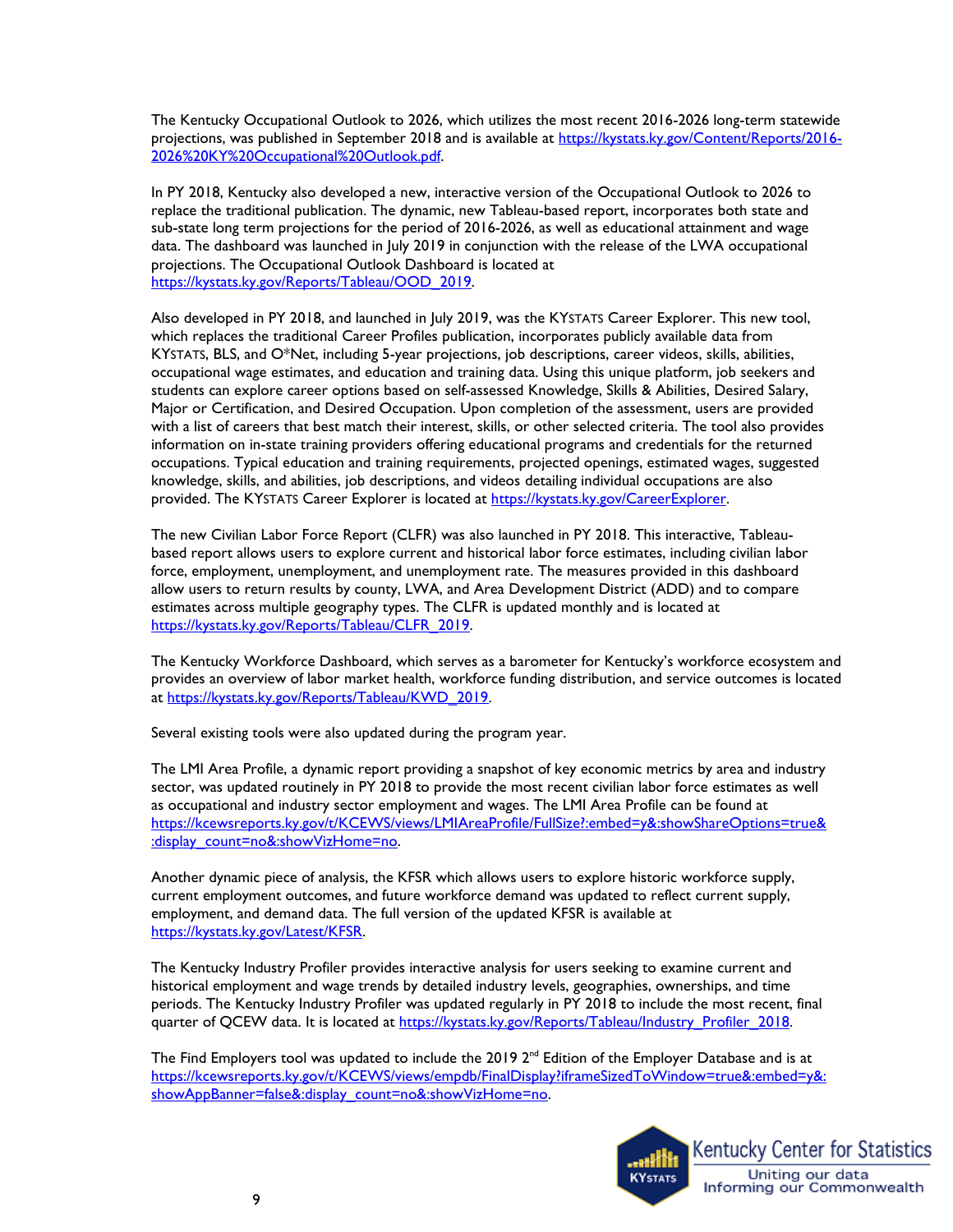For researchers and others seeking to download large amounts of data, Excel tables for current and historical data sets are available. The QCEW tables published on the website were redesigned in PY 2018 to allow for greater publication detail at both industry and geographic level. QCEW data is available back to 1990, and is updated quarterly. Annual occupational employment and wage estimate files for the state and sub-state areas were updated during the program, and Excel files, containing LAUS estimates, including labor force participation rates, are updated monthly.

 LMI publications, including maps, press releases, and other economic analysis are also available. Static tables including monthly CES tables and monthly UI Performance Measures are provided. Standard

These tables and LMI publications are housed within the Kentucky Labor Market Information Library located at [https://KYSTATS.ky.gov/KYLMI.](https://kcews.ky.gov/KYLMI) On this page, Kentucky maintains links to the Kentucky Career Center, StatsAmerica, QWI Explorer, Census LED OnTheMap, U.S. Bureau of Labor Statistics, Business Employment Dynamics, and the U.S. Census Bureau.

 Visits and downloads to the website are tracked using Google Analytics. In PY 2018, the Labor Market Information Report Library had more than 45,000 page views, while the KYSTATS website overall had nearly 117,000 views.

 The website also facilitates customer contact. The Contact KYSTATS page allows users to provide feedback, and also sign up to join the KYSTATS listserv. the Data Request Form allows users to easily request data and other information from the website. Users can

| Task                                                                                                                                                                                 | <b>Task Focus</b>                                                            | Milestone Date    | <b>Principal Customers</b>                                                                                                                                                   | <b>Status</b>                                            |
|--------------------------------------------------------------------------------------------------------------------------------------------------------------------------------------|------------------------------------------------------------------------------|-------------------|------------------------------------------------------------------------------------------------------------------------------------------------------------------------------|----------------------------------------------------------|
| Maintain and enhance labor<br>market information delivery<br>system                                                                                                                  | $\overline{\mathsf{W}}$ ebsite<br>Maintenance                                | Ongoing           | Local Workforce Area<br>boards, employers,<br>educators, students,<br>career counselors.<br>economic developers,<br>policymakers, job<br>seekers, and government<br>agencies | Ongoing                                                  |
| Develop and publish dynamic labor<br>market information reports based on<br>needs determined by stakeholders<br>and data users. New dynamic reports<br>developed in PY 2018 include: | Product<br>Development/<br>Dynamic LMI<br>Reports and<br><b>Publications</b> | Ongoing           | Same as above                                                                                                                                                                | Ongoing                                                  |
| Develop and launch<br>$\bullet$<br>interactive, Occupational<br>Outlook Dashboard.<br>utilizing both statewide and<br>LWA long-term projections Reports and<br>to 2026               | Product<br>Development/<br>Dynamic LMI<br><b>Publications</b>                | July 2019         | Same as above                                                                                                                                                                | Completed -<br>Developed June 2019<br>Launched July 2019 |
| Complete development and Product<br>$\bullet$<br>launch interactive Civilian<br>Labor Force Report (CLFR) Dynamic LMI<br>and update monthly                                          | Development/<br>Reports and<br><b>Publications</b>                           | <b>March 2019</b> | Same as above                                                                                                                                                                | Completed                                                |
| Develop and launch<br>$\bullet$<br>interactive Career Explorer   Development/<br>tool                                                                                                | Product<br>Dynamic LMI<br>Reports and<br><b>Publications</b>                 | July 2019         | Same as above                                                                                                                                                                | Completed                                                |



•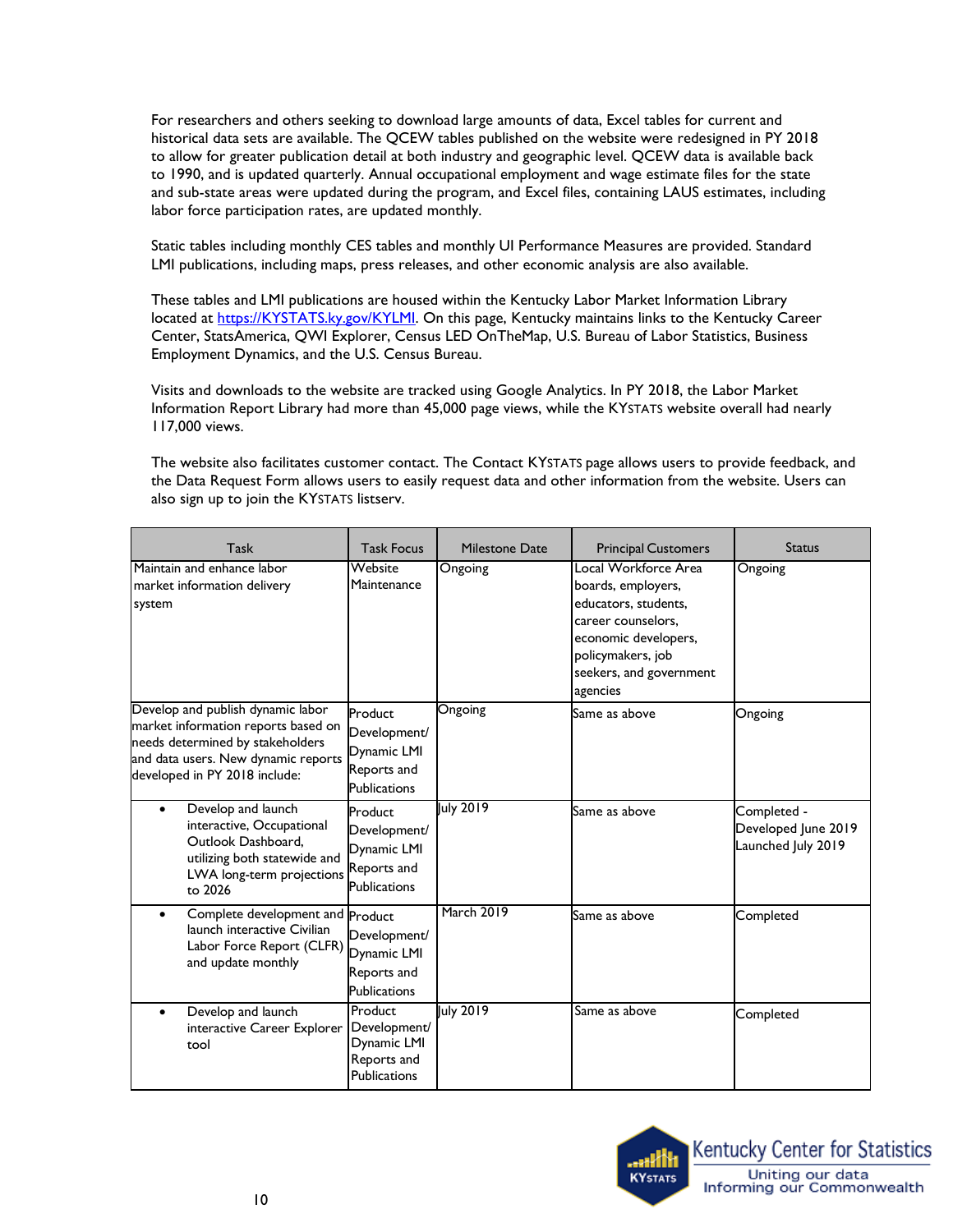| <b>Task</b>                                                                                                                                                           | <b>Task Focus</b>                                                            | Milestone Date | <b>Principal Customers</b> | <b>Status</b>                                           |
|-----------------------------------------------------------------------------------------------------------------------------------------------------------------------|------------------------------------------------------------------------------|----------------|----------------------------|---------------------------------------------------------|
| Develop and launch utilizing Product<br>$\bullet$<br>Workforce Dashboard<br>measures needed for<br>WIOA, the KWIB, and<br>state workforce partners                    | Development/<br>Dynamic LMI<br>Reports and<br><b>Publications</b>            | August 2019    | Same as above              | Completed-<br>Developed PY 2018<br>Launched August 2019 |
| Maintain, refine, and update existing<br>dynamic labor market information<br>reports as new data becomes<br>available. Dynamic reports updated in<br>PY 2018 include: | Product<br>Maintenance/<br>Dynamic LMI<br>Reports and<br><b>Publications</b> | Ongoing        | Same as above              | Ongoing                                                 |
| Maintain and update the<br>KFSR on an annual basis                                                                                                                    | Product<br>Maintenance/<br>Dynamic LMI<br>Reports and<br><b>Publications</b> | January 2019   | Same as above              | Completed                                               |
| Update LMI Area Profiles<br>$\bullet$<br>on a monthly, annual, and<br>quarterly basis                                                                                 | Product<br>Maintenance/<br>Dynamic LMI<br>Reports and<br><b>Publications</b> | Ongoing        | Same as above              | Ongoing                                                 |
| Update Industry Profiler<br>with most recent final<br>quarter QCEW data                                                                                               | Product<br>Maintenance/<br>Dynamic LMI<br>Reports and<br><b>Publications</b> | Ongoing        | Same as above              | Ongoing                                                 |
| Publish statewide 2016 Kentucky<br>Occupational Outlook<br>publication utilizing second set of<br>statewide, long-term projections                                    | Product<br>Development/<br>Information<br>Delivery                           | September 2018 | Same as above              | Completed                                               |
| Develop and publish monthly<br>newsletters to provide analyses<br>and highlight LMI data releases<br>(Kentucky Labor Force Update)                                    | Product<br>Development/<br>Information<br>Delivery                           | Monthly        | Same as above              | Ongoing                                                 |
| Produce and publish static<br>maps, tables, press releases,<br>monthly employment situation<br>reports, and economic analysis                                         | Data Delivery                                                                | Ongoing        | Same as above              | Ongoing                                                 |
| Maintain and refine website<br>content based on user feedback.<br>Provide website and Tableau<br>training to staff                                                    | Product<br>Development/<br>Information<br>Delivery                           | Ongoing        | <b>LMI Staff</b>           | Ongoing                                                 |

# **7. License requirement(s) updates**

requirements of the ARC to update tables at least once every two years. Kentucky updated its licensing data for the LICAUTH, LICENSE, and LIXCOCC tables in the WID at the end of PY 2017. This updated licensing data was also submitted to the Analyst Resource Center (ARC) for inclusion in the ARC database in June 2018. Kentucky will update these core licensing tables again in PY 2019 per the requirements of the ARC to update tables at least once every two years.<br> $11$ 

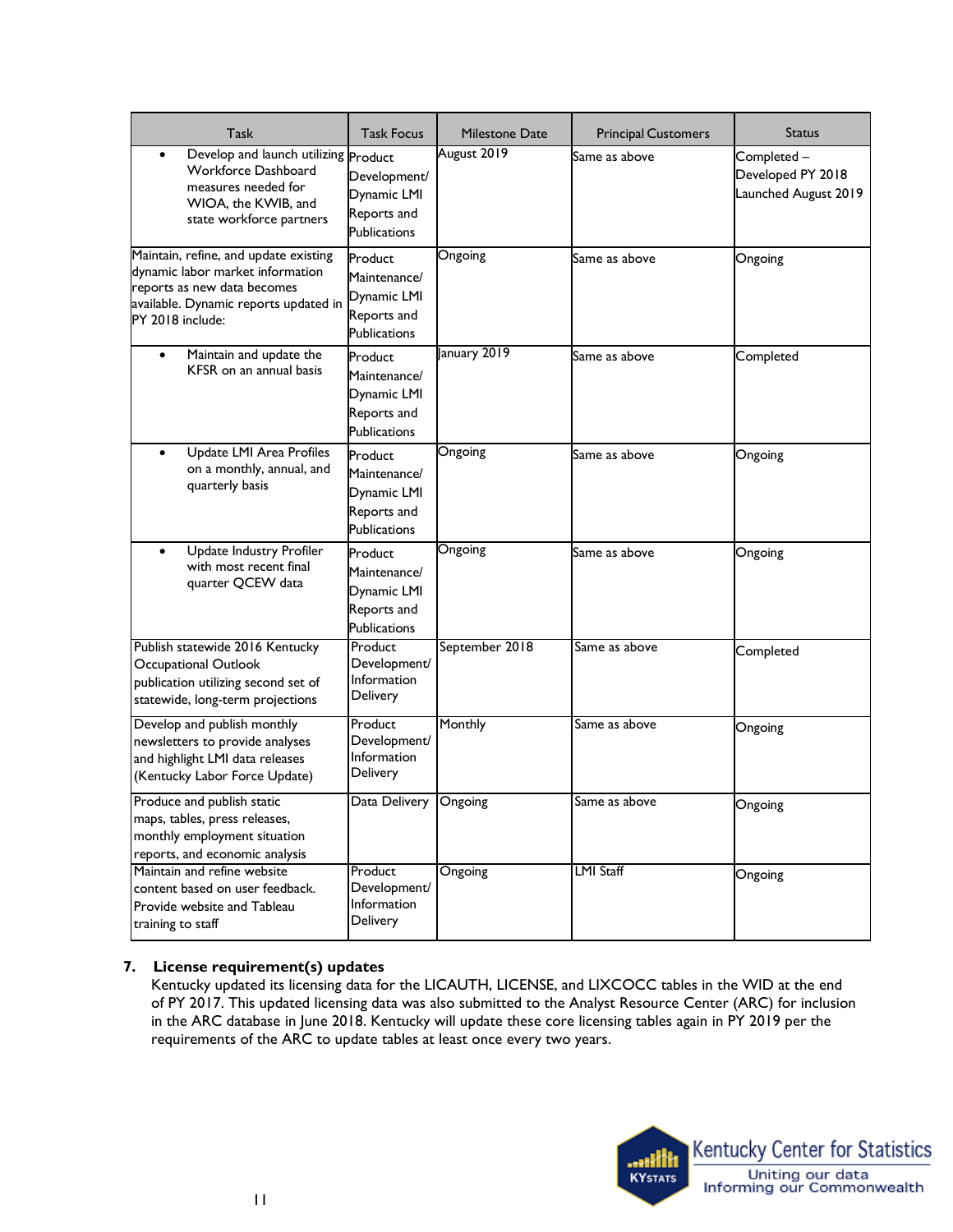### **8. Efforts to support partnerships and collaborations**

 redesign, and has provided detailed documentation on LMI and KLDS requirements including checklists, currently used UI file and mainframe job listings, necessary file formats and structures, and extract guides. In PY 2018 KYSTATS began collaborating with the Kentucky Office of Unemployment Insurance (UI) on the upcoming UI system redesign in Kentucky. As a significant user of UI data, both in the BLS labor market statistical programs and through the KLDS system, KYSTATS has vested interest in the success of Kentucky's UI modernization efforts. In September 2018, KYSTATS facilitated a meeting including representatives from LMI, KYSTATS Research team, the BLS Regional Office, the Commonwealth Office of Technology (COT), and the Kentucky UI Office to discuss timelines for the redesign process, LMI and KYSTATS requirements, and preimplementation planning. KYSTATS also participated in follow-up stakeholder meetings on the impending

In PY 2018, KYSTATS also continued to collaborate with the Kentucky Office of Unemployment Insurance to enhance, and aggregate for LWAs, the Monthly Performance Measures developed by the UI Quality Control Branch and published by Workforce Intelligence. The resulting tables are updated monthly and published on the KYSTATS website at [https://kystats.ky.gov/KYLMI/UIClaimTables.](https://kystats.ky.gov/KYLMI/UIClaimTables) 

 In addition, Kentucky continued its partnership with the University of Kentucky's Center for Business and releases, and conducted an updated analysis of the state's labor force participation rates across demographic groups and geographic areas. The updated labor force participation rate analysis will be Economic Research (CBER) to enhance the economic analyses provided on the state's workforce and labor market data. In PY 2018, CBER monitored employment trends across the state, prepared press completed in PY 2019.

Finally, Kentucky continued its cooperation and participation in the U.S. Census Bureau Longitudinal Employer-Household Dynamics (LEHD) project in PY 2018, providing quarterly data used by the program to produce detailed statistics on employment, earning, and job flows for different industries, geographies, and demographics groups.

| Task                                                                                                                                                                                  | <b>Task Focus</b>                           | <b>Milestone Date</b> | <b>Principal Customers</b>                                                                                                                                                | <b>Status</b> |
|---------------------------------------------------------------------------------------------------------------------------------------------------------------------------------------|---------------------------------------------|-----------------------|---------------------------------------------------------------------------------------------------------------------------------------------------------------------------|---------------|
| Work in collaboration with the<br>Kentucky Office of Unemployment<br>Insurance on system modernization<br>efforts                                                                     | UI System<br>Modernization                  | Ongoing               | All users of the Kentucky UI Ongoing<br>system                                                                                                                            |               |
| Work in collaboration with the<br>Kentucky Office of Unemployment<br>Insurance to enhance, aggregate, and<br>publish Ul's Monthly Performance<br><b>Measures</b>                      | Information<br>Delivery                     | Ongoing               | Local Workforce Area<br>boards, employers,<br>educators, students, career<br>counselors, economic<br>developers, policymakers,<br>job seekers, and government<br>agencies | Ongoing       |
| Work in collaboration with CBER to<br>develop, conduct, and publish various<br>economic analysis                                                                                      | Analysis/<br>Information<br><b>Delivery</b> | Ongoing               | Same as above                                                                                                                                                             | Ongoing       |
| Continue cooperation and<br>participation in the US Census LEHD<br>project                                                                                                            | Data Delivery                               | Ongoing               | Same as above                                                                                                                                                             | Ongoing       |
| Expand outreach and interaction with<br>Local Workforce Areas, the business<br>community, economic development,<br>and other workforce agencies to<br>identify areas needing analysis | Outreach/<br>Product<br>Development         | Ongoing               | Same as above                                                                                                                                                             | Ongoing       |

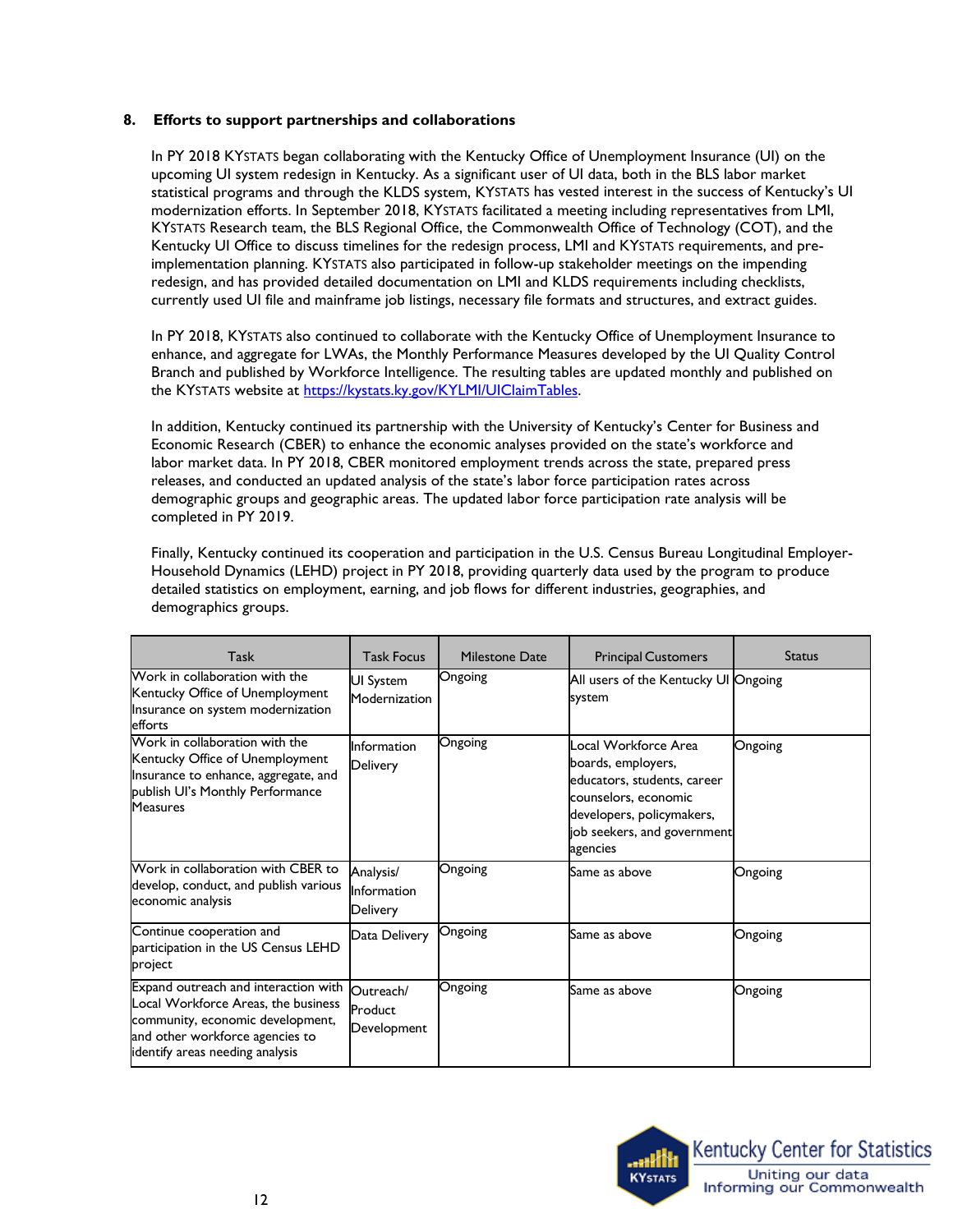### **9. Activities to leverage LMI-WI funding**

 additional data and resources to develop new products, like the Career Explorer tool, that utilize both The alignment between KYSTATS and the Workforce Intelligence Branch, has allowed for leveraging of KYSTATS and BLS/ETA data.

 increased visibility has fostered the interaction between LMI and its core user groups, ultimately driving In addition, the wide-ranging partnerships that KYSTATS has established throughout the state, has afforded the LMI shop opportunities for marketing and outreach, raising the profile of LMI products and services. This product improvement in the LMI shop.

| <b>Task</b>                                                                                                                                                 | <b>Task Focus</b>      | <b>Milestone Date</b> | <b>Principal Customers</b>                                                                                                                                                   | <b>Status</b> |
|-------------------------------------------------------------------------------------------------------------------------------------------------------------|------------------------|-----------------------|------------------------------------------------------------------------------------------------------------------------------------------------------------------------------|---------------|
| Leverage additional data and<br>resources available through<br>alignment with KYSTATS to<br>develop new products utilizing<br>both KYSTATS and BLS/ETA data | Product<br>Development | Ongoing               | Local Workforce Area<br>boards, employers,<br>educators, students,<br>career counselors,<br>economic developers,<br>policymakers, job<br>seekers, and government<br>agencies | Ongoing       |

### **10. Recommendations to ETA for changes and improvements to WIGS requirements**

Funding from the Workforce and Labor Market Information Grant (WIG) is used to provide essential workforce information to Kentuckians. The Program enables the Branch to publish a wide array of print and electronic products that benefit our numerous customers and customer groups. Assessing and responding to the changing needs of our customers will continue in PY 2019.

 (particularly QCEW and LAUS), and for data utilized by the KLDS system, and the Census LEHD program, Because of the reliance on UI systems for much of the data produced through BLS statistical programs, Kentucky would like to see increased involvement from ETA regarding state UI system modernization efforts.

## **11. Brief overview of required training**

 A knowledgeable and well-trained staff is essential to the development of useful analyses. To this end, employee Labor and other state-sponsored statistical program trainings, and also participated in online trainings and Public Data Users' (APDU) Conference and the annual C2ER/LMI Conference; and received training in Tableau development continued to be a priority in PY 2018. Branch personnel attended several U.S. Department of webinars throughout the year. In addition, LMI staff participated in training provided by the Projections Management Partnership (PMP); attended and presented at national conferences, such as the Association of software to allow for the development of online, interactive tools that enable customers to easily customize reports, maps, and graphs based on user defined criteria.

 and initiatives, new and changing program requirements, and software applications. The trainings also allowed All of these trainings afforded Kentucky's staff the opportunity to learn about a variety of labor market projects participants the chance to interact with colleagues from other states and agencies who are employed in similar positions and work with comparable workforce information products and services.

 LMI analysts were trained by the KYSTATS research team in programs and tools (including Tableau software and maintenance and structure. Cross-training will continue as LMI and KYSTATS explore ways to best utilize staff Finally, cross-training between the LMI, research, and development teams at KYSTATS continued in PY 2018. KYSTATS researchers consulted with LMI projections staff on projections models and methodologies. In turn, R programming) utilized in data reporting. Development staff continued to learn about WID content,

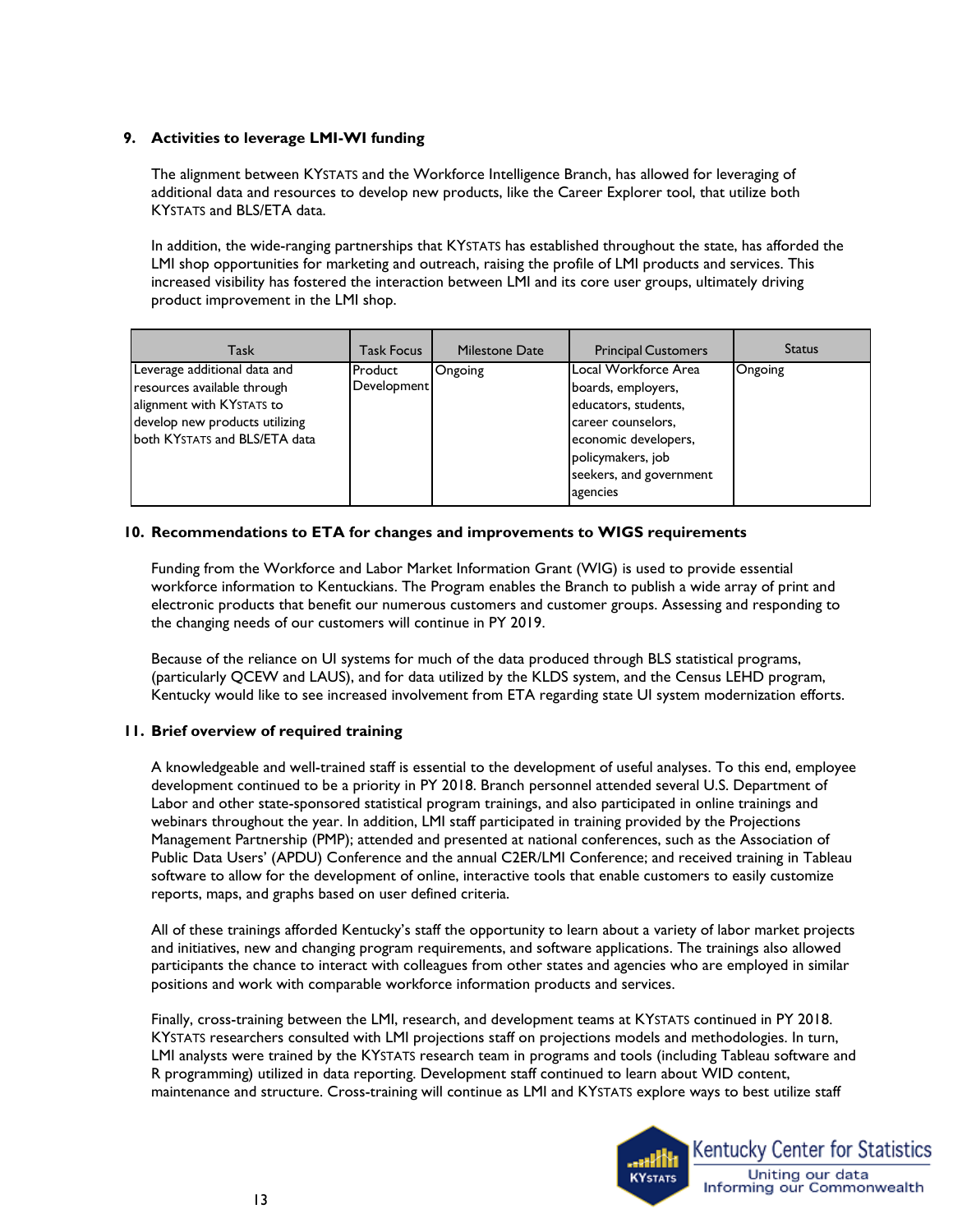and seek ways in which to incorporate the data and analyses provided by each into new and dynamic products for customers.

 Customer training, including LMI training for service delivery, was also a focus during PY 2018. In August 2018, KYSTATS held a WebEx training geared specifically for career center personnel. This online training including the KFSR. Participants included Kentucky Office of Employment and Training (OET) leadership, covered LMI data, concepts, and utilization of the tools on the KYSTATS website for service delivery, OET Business Services and Job Seeker Services personnel, and representatives from local areas offices. The training was conducted jointly by a KYSTATS senior researcher and a lead LMI analyst.

Because workforce information depicts complex conditions subject to interpretation, training was provided to improve the technical skills of LWA professionals and staff. LMI technical training, including LMI data, concepts, and utilization of the KYSTATS website, was also provided.

 In addition, Kentucky concluded its mini-conference series in PY 2018. Conducted at locations throughout the state, each mini-conference provided training for LWA professionals, educators, career center staff, and other key customer groups, on the data, analyses, and reports available to them, including the KFSR and Kentucky Industry Profiler. Included with this training was guidance on how to utilize these tools for local planning purposes, enabling local communities to identify, develop and maintain sustainable regional economies. Details on the KYSTATS mini-conference series are below.

| Mini- Conference Date | Location             | Number of<br><b>Attendees</b> | <b>Presenters</b>                                                                        |
|-----------------------|----------------------|-------------------------------|------------------------------------------------------------------------------------------|
| lune 11, 2018         | Frankfort, KY        | 34                            | <b>KYSTATS Executive Director</b><br>4 KYSTATS Research Analysts<br>2 Guest Speakers     |
| July 18, 2018         | Lexington, KY        | 46                            | <b>KYSTATS Executive Director</b><br>4 KYSTATS Research Analysts<br>Guest Speaker        |
| August 6, 2018        | Louisville, KY       | 34                            | <b>KYSTATS Executive Director</b><br>4 KYstats Research Analysts<br><b>Guest Speaker</b> |
| September 6, 2018     | Hazard, KY           | 33                            | <b>KYSTATS Executive Director</b><br>3 KYSTATS Research Analysts<br><b>Guest Speaker</b> |
| October 17, 2018      | Bowling Green, KY 36 |                               | <b>KYSTATS Executive Director</b><br>2 KYSTATS Research Analysts<br>Guest Speaker        |
| November 7, 2018      | Paducah, KY          | 34                            | <b>KYSTATS Executive Director</b><br>2 KYstats Research Analysts<br>Guest Speaker        |
| January 31, 2019      | Northern KY          | 32                            | <b>KYSTATS Executive Director</b><br>3 KYSTATS Research Analysts<br>Guest Speaker        |
| February 12, 2019     | Pulaski County       | 30                            | <b>KYSTATS Executive Director</b><br>4 KYSTATS Research Analysts                         |